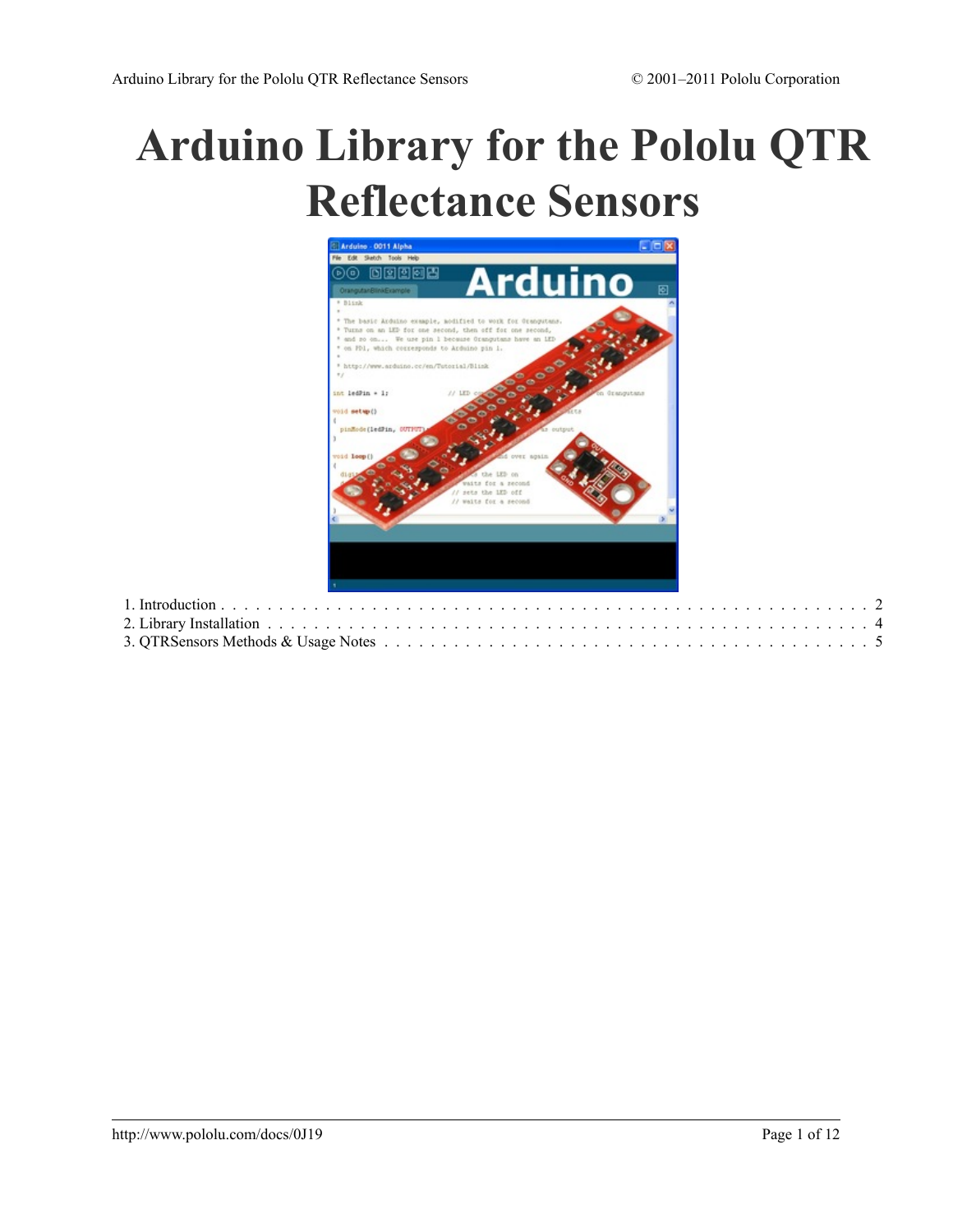# <span id="page-1-0"></span>**1. Introduction**



The Pololu QTR reflectance sensors carry infrared LED and phototransistor pairs that can provide analog measurements of IR reflectance, which makes them great for close-proximity edge detection and line-following applications. The modules come as compact, single-sensor units (**QTR-1A [\[http://www.pololu.com/catalog/product/958\]](http://www.pololu.com/catalog/product/958)** and **[QTR-1RC](http://www.pololu.com/catalog/product/959) [\[http://www.pololu.com/catalog/product/959\]](http://www.pololu.com/catalog/product/959)**) or as 8-sensor arrays (**QTR-8A [\[http://www.pololu.com/catalog/product/960\]](http://www.pololu.com/catalog/product/960)** and **QTR-8RC [\[http://www.pololu.com/catalog/product/961\]](http://www.pololu.com/catalog/product/961)**) that can be optionally split into a 2-sensor array and a 6-sensor array.

The modules are available in two different output formats: the QTR-xA outputs an analog voltage between 0 and Vcc that can be measured by an analog-to-digital converter (ADC), and the QTR-xRC outputs a pulse that can be measured by a digital I/O line (the duration of which provides an analog measurement of reflectance).



Please see the **product pages [\[http://www.pololu.com/catalog/category/7\]](http://www.pololu.com/catalog/category/7)** for more information on how these sensors work.

This document will explain how to install Arduino libraries for the Pololu QTR reflectance sensors, and it will provide sample sketches as well as links to library documentation. The libraries will give you everything you need to interface with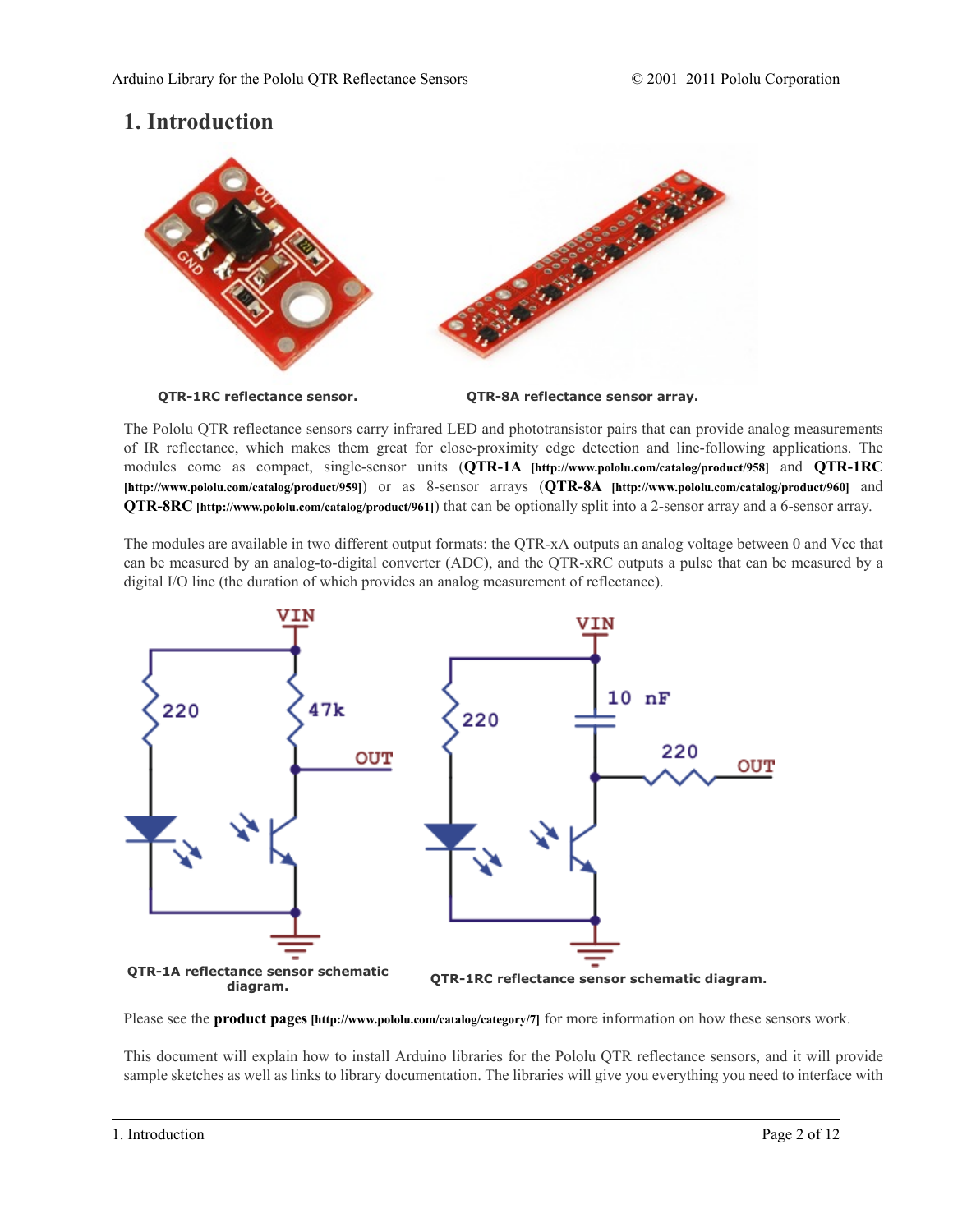a QTR-8x reflectance sensor array or multiple QTR-1x reflectance sensors, including advanced features like automatic calibration and, in the case of line detection, calculation of the line's position.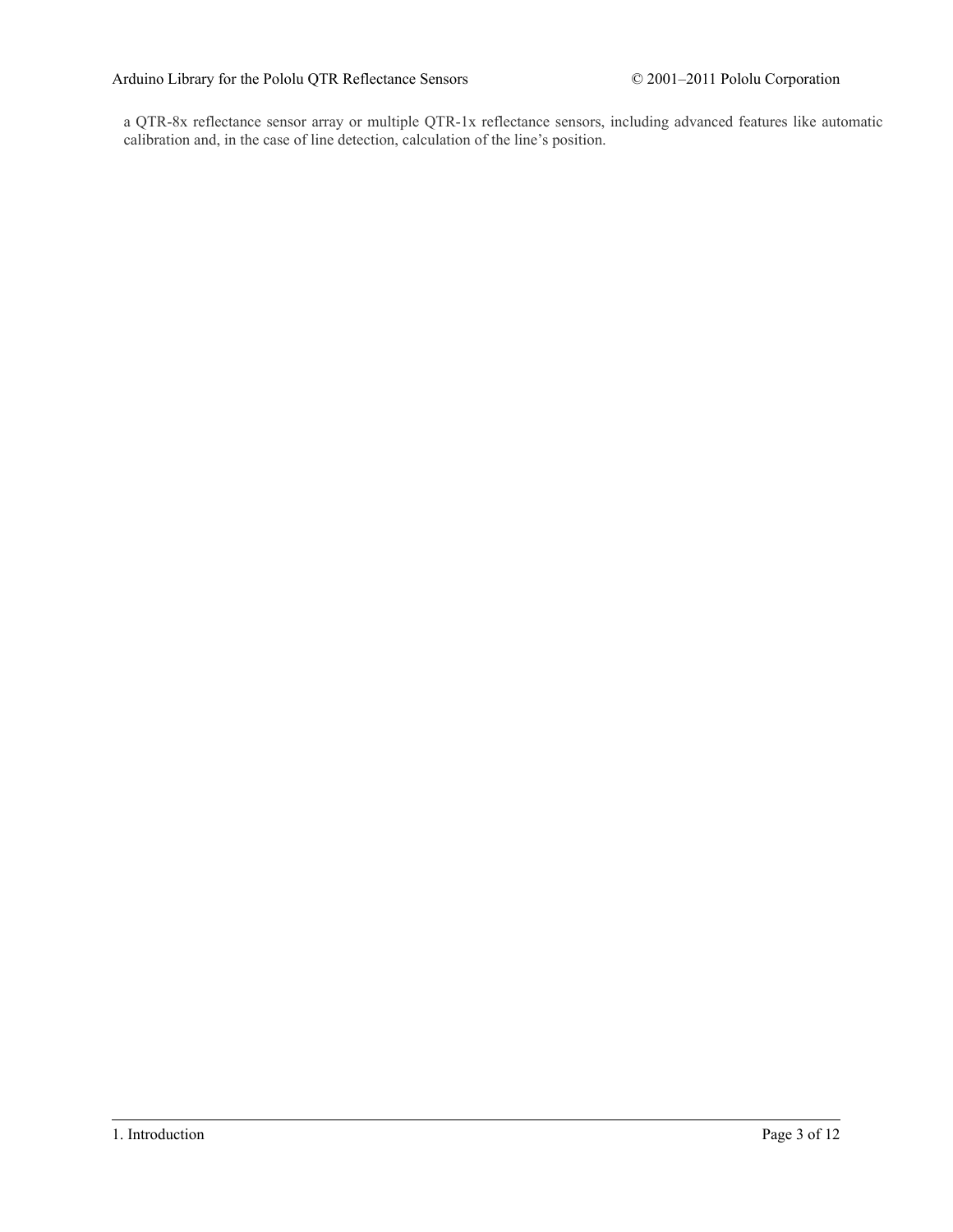# <span id="page-3-0"></span>**2. Library Installation**

Download the archive from **[GitHub](https://github.com/pololu/qtr-sensors-arduino)**, decompress it, and drag the "QTRSensors" folder to your **arduino-1.0/ libraries** directory.

You should now be able to use these libraries in your sketches by selecting **Sketch > Import Library > QTRSensors** from your Arduino IDE (or simply type **#include <QTRSensors.h>** at the top of your sketch). Note that you might need to restart your Arduino IDE before it sees the new libraries.

Once this is done, you can create a **QTRSensorsAnalog** object for your QTR-xA sensors and a **QTRSensorsRC** object for your QTR-xRC sensors:

```
// create an object for three QTR-xA sensors on analog inputs 0, 2, and 6
QTRSensorsAnalog qtra((unsigned char[]) {0, 2, 6}, 3);
// create an object for four QTR-xRC sensors on digital pins 0 and 9, and on analog
// inputs 1 and 3 (which are being used as digital inputs 15 and 17 in this case)
QTRSensorsRC qtrrc((unsigned char[]) {0, 9, 15, 17}, 4);
```
This library takes care of the differences between the QTR-xA and QTR-xRC sensors internally, providing you with a common interface to both sensors. The only external difference is in the constructors, as you can see in the code sample above. The first argument to the QTRSensorsAnalog constructor is an array of analog input pins  $(0 - 7)$  while the first argument to the QTRSensorsRC constructor is an array of digital pins  $(0 - 19)$ . Note that analog inputs  $0 - 5$  can be used as digital pins 14 – 19. For more details, see **[Section 3](#page-4-0)**.

The only other difference you might experience is in the time it takes to read the sensor values. The QTR-xRC sensors can all be read in parallel, but each requires the timing of a pulse that might take as long as 3 ms (you can specify how long the library should time this pulse before timing out and declaring the result full black). The QTR-xA sensors use the analog-to-digital converter (ADC) and hence must be read sequentially. Additionally, the analog results are produced by internally averaging a number of samples for each sensor (you can specify the number of samples to average) to decrease the effect of noise on the results.

Two sample sketches are available, one for QTR-xA sensors and one for QTR-xRC sensors. To view these example sketches, open the Arduino IDE and navigate to:

## **File > Examples > QTRSensors**

and select either **QTRAExample** or **QTRRCExample**.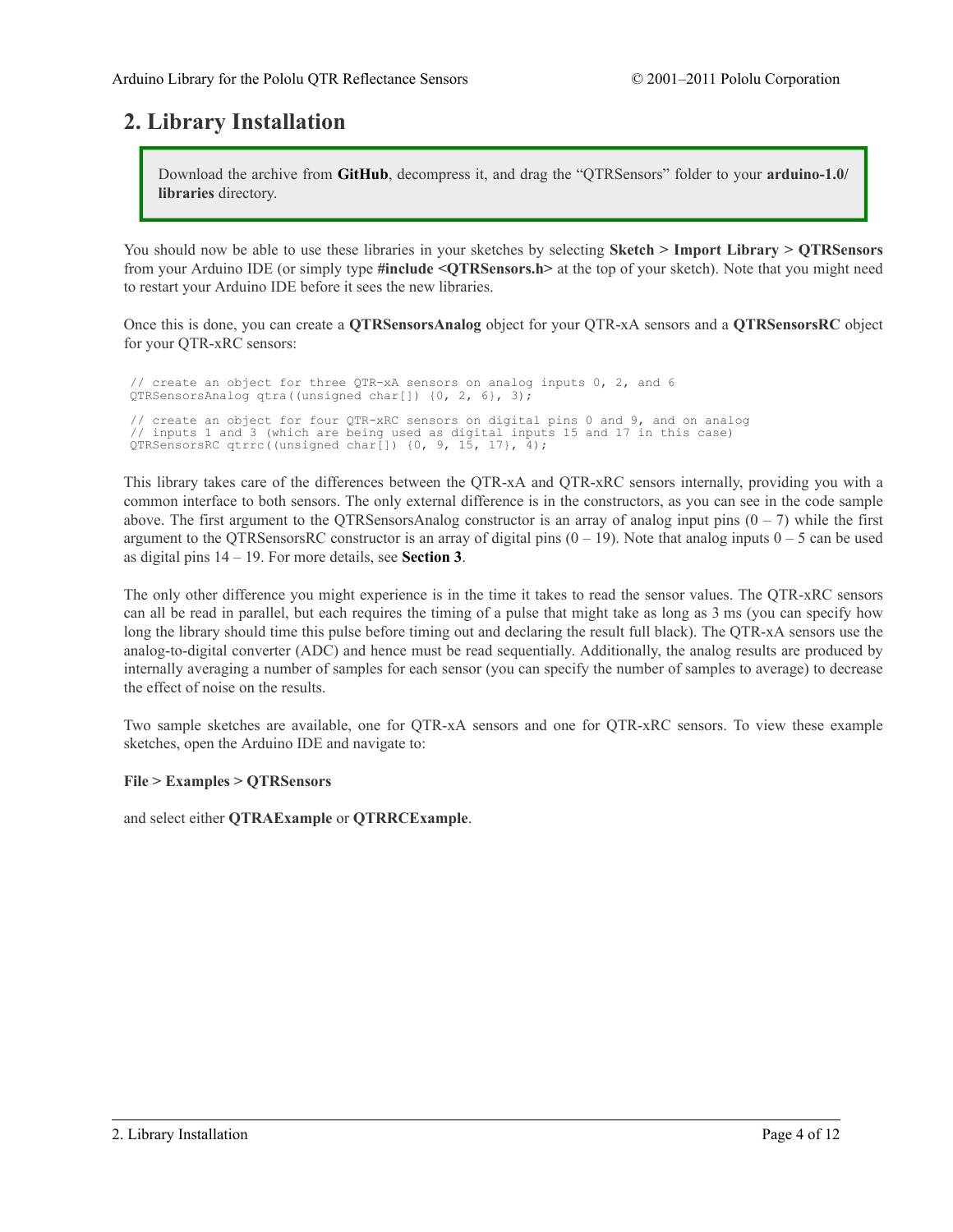# <span id="page-4-0"></span>**3. QTRSensors Methods & Usage Notes**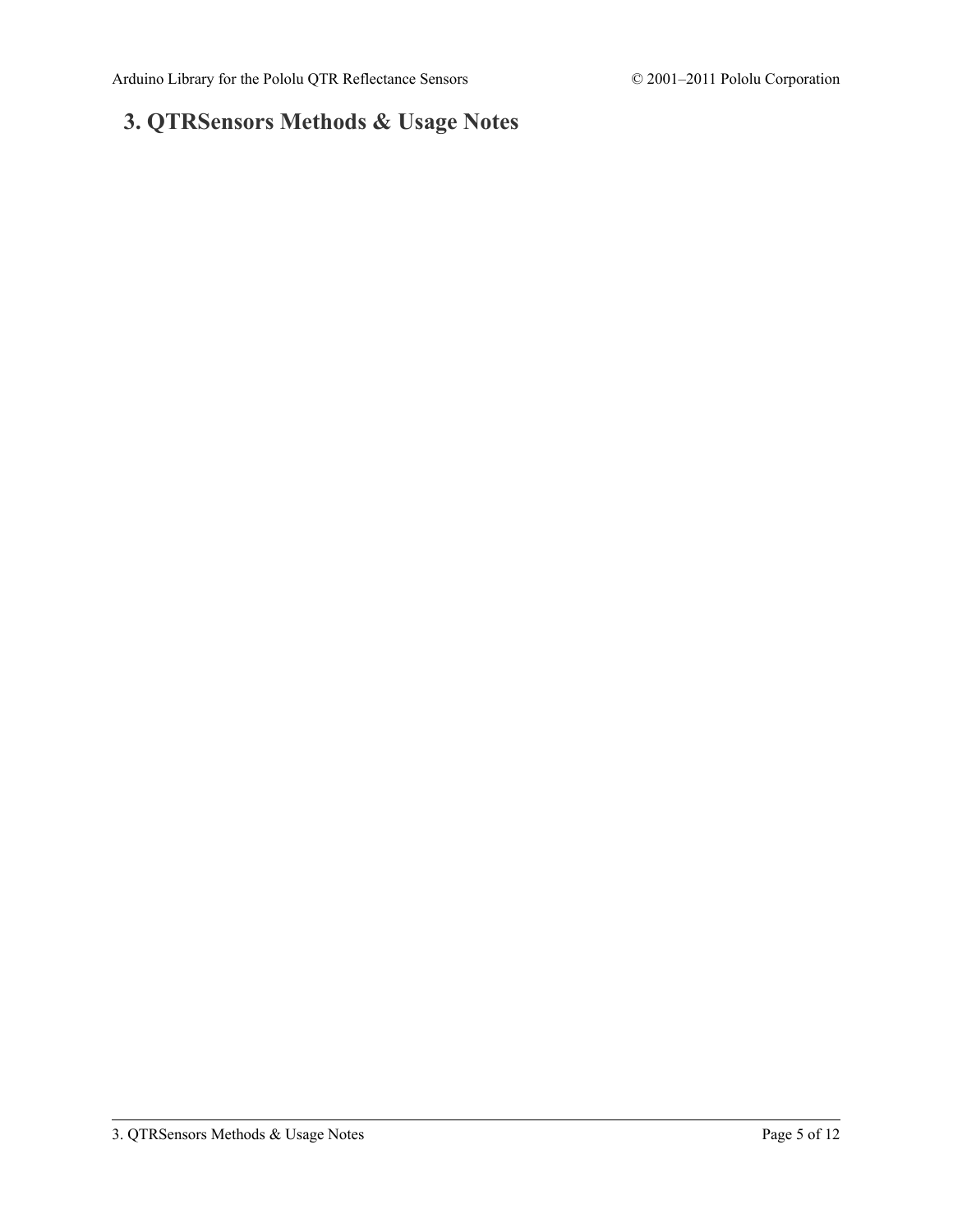# **QTRSensor Command Reference**

Previous versions of this library were named **PololuQTRSensors**, but we have changed it to **QTRSensors** to differentiate it from the QTR sensor library in our **Arduino Libraries for the [Orangutan](http://www.pololu.com/docs/0J17) and 3pi Robot [\[http://www.pololu.com/docs/0J17\]](http://www.pololu.com/docs/0J17)**. Aside from the library and class name changes, the new QTRSensors library is functionally identical to previous versions.

For QTR-xA sensors, you will want to instantiate a **QTRSensorsAnalog** object, and for QTR-xRC sensors you will want to instantiate a **QTRSensorsRC** object. Aside from the constructors, these two objects provide the same methods for reading sensor values (both classes are derived from the same abstract base class). The library provides access to the raw sensors values as well as to high level functions including calibration and line-tracking.

This section of the library defines an object for each of the two QTR sensor types, with the **QTRSensorsAnalog** class intended for use with QTR-xA sensors and the **QTRSensorsRC** class intended for use with QTR-xRC sensors. This library takes care of the differences between the QTR-xA and QTR-xRC sensors internally, providing you with a common interface to both sensors. The only external difference is in the constructors. This is achieved by having both of these classes derive from the abstract base class **QTRSensors**. This base class cannot be instantiated.

The QTRSensorsAnalog and QTRSensorsRC classes must be instantiated before they are used. This allows multiple QTR sensor arrays to be controlled independently as separate QTRSensors objects.

For calibration, memory is allocated using the **malloc()** command. This conserves RAM: if all eight sensors are calibrated with the emitters both on an off, a total of 64 bytes would be dedicated to storing calibration values. However, for an application where only three sensors are used, and the emitters are always on during reads, only 6 bytes are required.

Internally, this library uses all standard Arduino functions such as micros() for timing and analogRead() or digitalRead() for getting the sensor values, so it should work on all Arduinos without conflicting with other libraries.

#### **void read(unsigned int \****sensorValues***, unsigned char** *readMode* **= QTR\_EMITTERS\_ON)**

Reads the raw sensor values into an array. There **MUST** be space for as many values as there were sensors specified in the constructor. The values returned are a measure of the reflectance in units that depend on the type of sensor being used, with higher values corresponding to lower reflectance (a black surface or a void). QTR-xA sensors will return a raw value between 0 and 1023. QTR-xRC sensors will return a raw value between 0 and the *timeout* argument (in units of microseconds) provided in the constructor (which defaults to 2000).

The functions that read values from the sensors all take an argument *readMode,* which specifies the kind of read that will be performed. Several options are defined: QTR\_EMITTERS\_OFF specifies that the reading should be made without turning on the infrared (IR) emitters, in which case the reading represents ambient light levels near the sensor; QTR\_EMITTERS\_ON specifies that the emitters should be turned on for the reading, which results in a measure of reflectance; and QTR\_EMITTERS\_ON\_AND\_OFF specifies that a reading should be made in both the on and off states. The values returned when the QTR\_EMITTERS\_ON\_AND\_OFF option is used are given by **on + max – off**, where **on** is the reading with the emitters on, **off** is the reading with the emitters off, and **max** is the maximum sensor reading. This option can reduce the amount of interference from uneven ambient lighting. Note that emitter control will only work if you specify a valid emitter pin in the constructor.

#### **Example usage:**

```
unsigned int sensor values[8];
sensors.read(sensor_values);
```
#### **void emittersOn()**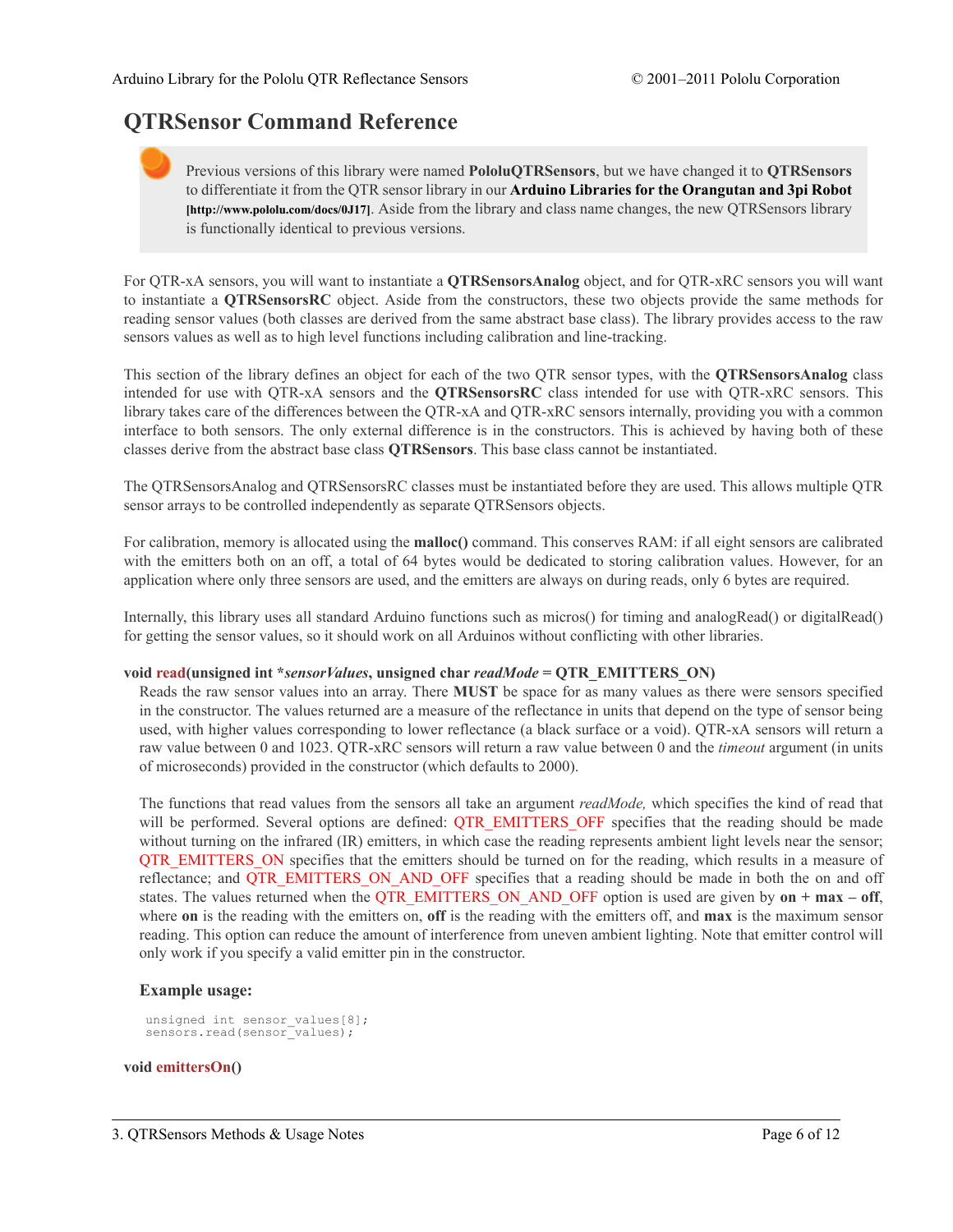Turn the IR LEDs on. This is mainly for use by the read method, and calling these functions before or after the reading the sensors will have no effect on the readings, but you may wish to use these for testing purposes. This method will only do something if the emitter pin specified in the constructor is not QTR\_NO\_EMITTER\_PIN.

## **void emittersOff()**

Turn the IR LEDs off. This is mainly for use by the read method, and calling these functions before or after the reading the sensors will have no effect on the readings, but you may wish to use these for testing purposes.

# **void calibrate(unsigned char** *readMode* **= QTR\_EMITTERS\_ON)**

Reads the sensors for calibration. The sensor values are not returned; instead, the maximum and minimum values found over time are stored internally and used for the **readCalibrated()** method. You can access the calibration (i.e raw max and min sensor readings) through the public member pointers **calibratedMinimumOn**, **calibratedMaximumOn**, **calibratedMinimumOff**, and **calibratedMaximumOff**. Note that these pointers will point to arrays of length *numSensors*, as specified in the constructor, and they will only be allocated after **calibrate()** has been called. If you only calibrate with the emitters on, the calibration arrays that hold the off values will not be allocated.

# **void readCalibrated(unsigned int \****sensorValues***, unsigned char** *readMode* **= QTR\_EMITTERS\_ON)**

Returns sensor readings calibrated to a value between 0 and 1000, where 0 corresponds to a reading that is less than or equal to the minimum value read by **calibrate()** and 1000 corresponds to a reading that is greater than or equal to the maximum value. Calibration values are stored separately for each sensor, so that differences in the sensors are accounted for automatically.

## **unsigned int readLine(unsigned int \****sensorValues***, unsigned char** *readMode* **= QTR\_EMITTERS\_ON, unsigned**  $char whiteLine = 0$

Operates the same as read calibrated, but with a feature designed for line following: this function returns an estimated position of the line. The estimate is made using a weighted average of the sensor indices multiplied by 1000, so that a return value of 0 indicates that the line is directly below sensor 0 (or was last seen by sensor 0 before being lost), a return value of 1000 indicates that the line is directly below sensor 1, 2000 indicates that it's below sensor 2000, etc. Intermediate values indicate that the line is between two sensors. The formula is:

0\*value0 + 1000\*value1 + 2000\*value2 + ... ------------------------------------------- value0 + value1 + value2 + ...

As long as your sensors aren't spaced too far apart relative to the line, this returned value is designed to be monotonic, which makes it great for use in closed-loop PID control. Additionally, this method remembers where it last saw the line, so if you ever lose the line to the left or the right, it's line position will continue to indicate the direction you need to go to reacquire the line. For example, if sensor 4 is your rightmost sensor and you end up completely off the line to the left, this function will continue to return 4000.

By default, this function assumes a dark line (high values) surrounded by white (low values). If your line is light on black, set the optional second argument *whiteLine* to true. In this case, each sensor value will be replaced by the maximum possible value minus its actual value before the averaging.

## **unsigned int\* calibratedMinimumOn**

The calibrated minimum values measured for each sensor, with emitters on. The pointers are unallocated and set to 0 until **calibrate()** is called, and then allocated to exactly the size required. Depending on the *readMode* argument to calibrate(), only the On or Off values may be allocated, as required. This and the following variables are made public so that you can use them for your own calculations and do things like saving the values to EEPROM, performing sanity checking, etc.

## **unsigned int\* calibratedMaximumOn**

The calibrated maximum values measured for each sensor, with emitters on.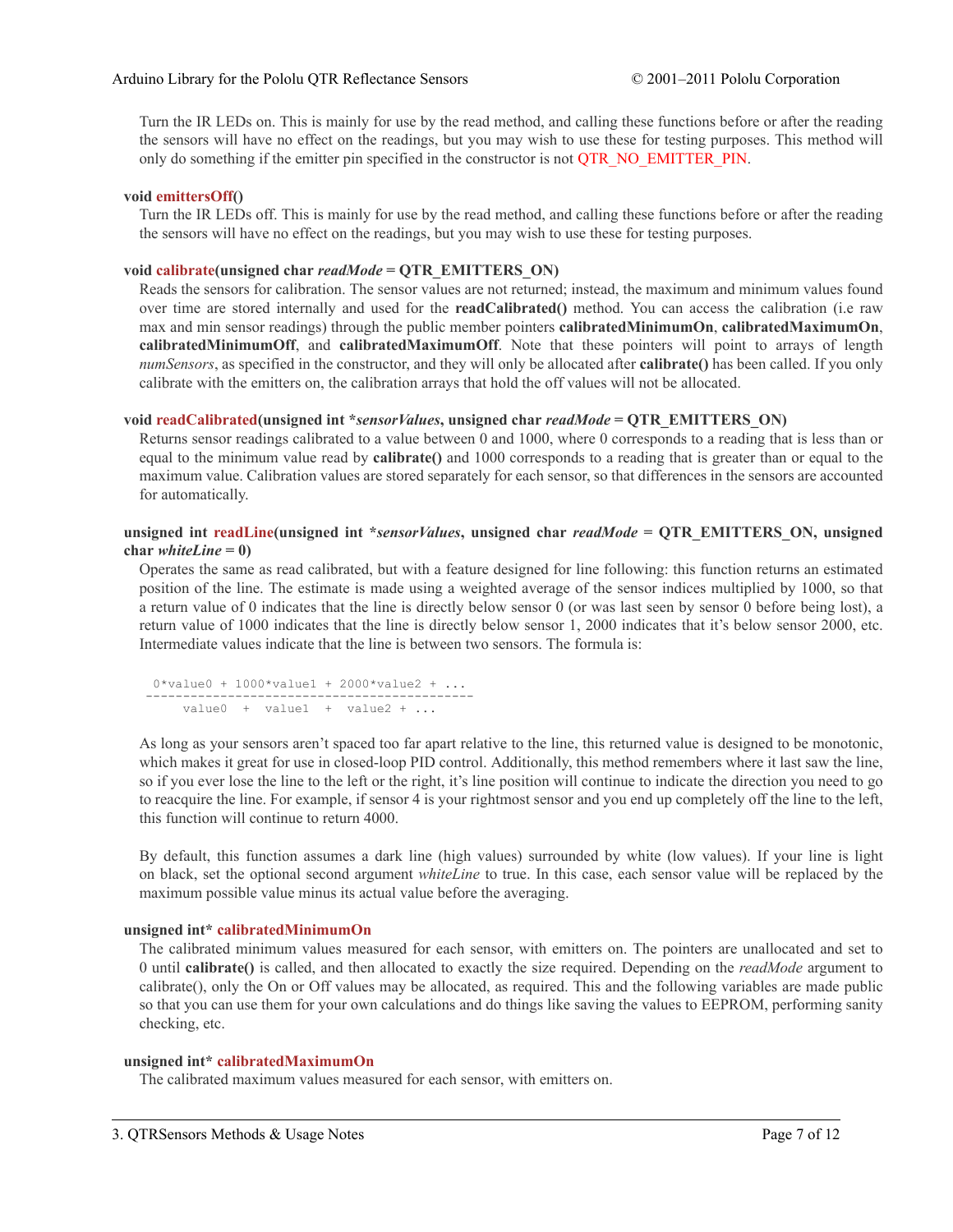#### **unsigned int\* calibratedMinimumOff**

The calibrated minimum values measured for each sensor, with emitters off.

#### **unsigned int\* calibratedMaximumOff**

The calibrated maximum values measured for each sensor, with emitters off.

#### **Destructor: ~QTRSensors()**

The destructor for the QTRSensors class frees up memory allocated for the calibration arrays.

#### **Constructor: QTRSensorsRC()**

This version of the constructor performs no initialization. If it is used, the user must call **init()** before using the methods in this class.

**Constructor: QTRSensorsRC(unsigned char\*** *digitalPins***, unsigned char** *numSensors***, unsigned int** *timeout* **= 2000, unsigned char** *emitterPin* **= QTR\_NO\_EMITTER\_PIN);**

This constructor just calls **init()**, below.

**void QTRSensorsRC::init(unsigned char\*** *digitalPins***, unsigned char** *numSensors***, unsigned int** *timeout* **= 2000, unsigned char** *emitterPin* **= QTR\_NO\_EMITTER\_PIN)**

Initializes a QTR-RC (digital) sensor array.

The array *digitalPins* should contain the Arduino digital pin numbers for each sensor.

*numSensors* specifies the length of the *digitalPins* array (the number of QTR-RC sensors you are using). *numSensors* must be no greater than 16.

*timeout* specifies the length of time in microseconds beyond which you consider the sensor reading completely black. That is to say, if the pulse length for a pin exceeds *timeout*, pulse timing will stop and the reading for that pin will be considered full black. It is recommended that you set timeout to be between 1000 and 3000 us, depending on factors like the height of your sensors and ambient lighting. This allows you to shorten the duration of a sensor-reading cycle while maintaining useful measurements of reflectance.

*emitterPin* is the Arduino digital pin that controls whether the IR LEDs are on or off. This pin is optional and only exists on the 8A and 8RC QTR sensor arrays. If a valid pin is specified, the emitters will only be turned on during a reading. If the value OTR\_NO\_EMITTER\_PIN (255) is used, you can leave the emitter pin disconnected and the IR emitters will always be on.

#### **Constructor: QTRSensorsAnalog()**

This version of the constructor performs no initialization. If this constructor is used, the user must call **init()** before using the methods in this class.

**Constructor: QTRSensorsAnalog(unsigned char\*** *analogPins***, unsigned char** *numSensors***, unsigned char** *numSamplesPerSensor* **= 4, unsigned char** *emitterPin* **= QTR\_NO\_EMITTER\_PIN)** This constructor just calls **init()**, below.

**void init(unsigned char\*** *analogPins***, unsigned char** *numSensors***, unsigned char** *numSamplesPerSensor* **= 4, unsigned char** *emitterPin* **= QTR\_NO\_EMITTER\_PIN)**

Initializes a QTR-A (analog) sensor array.

The array *pins* should contain the Arduino analog input pin number for each sensor. For example, if *pins* is {0, 1, 7}, sensor 1 is on analog input 0, sensor 2 is on analog input 1, and sensor 3 is on analog input 7.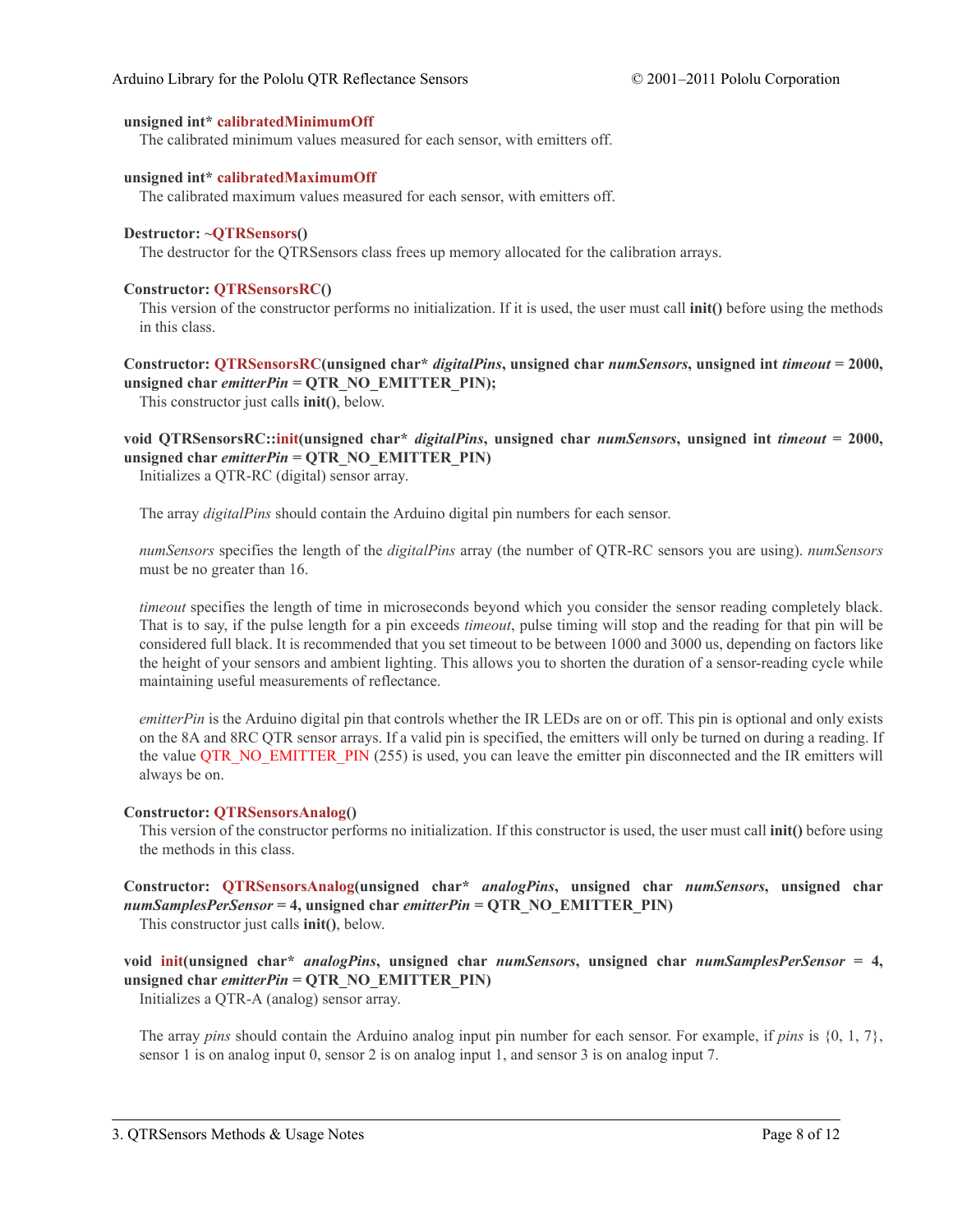*numSensors* specifies the length of the *analogPins* array (the number of QTR-A sensors you are using). numSensors must be no greater than 16.

*numSamplesPerSensor* indicates the number of 10-bit analog samples to average per channel (per sensor) for each reading. The total number of analog-to-digital conversions performed will be equal to *numSensors* times *numSamplesPerSensor*. Increasing this parameter increases noise suppression at the cost of sample rate. This parameter must not exceed 64. Recommended value: 4.

*emitterPin* is the Arduino digital pin that controls whether the IR LEDs are on or off. This pin is optional and only exists on the 8A and 8RC QTR sensor arrays. If a valid pin is specified, the emitters will only be turned on during a reading. If the value QTR\_NO\_EMITTER\_PIN (255) is used, you can leave the emitter pin disconnected and the IR emitters will always be on.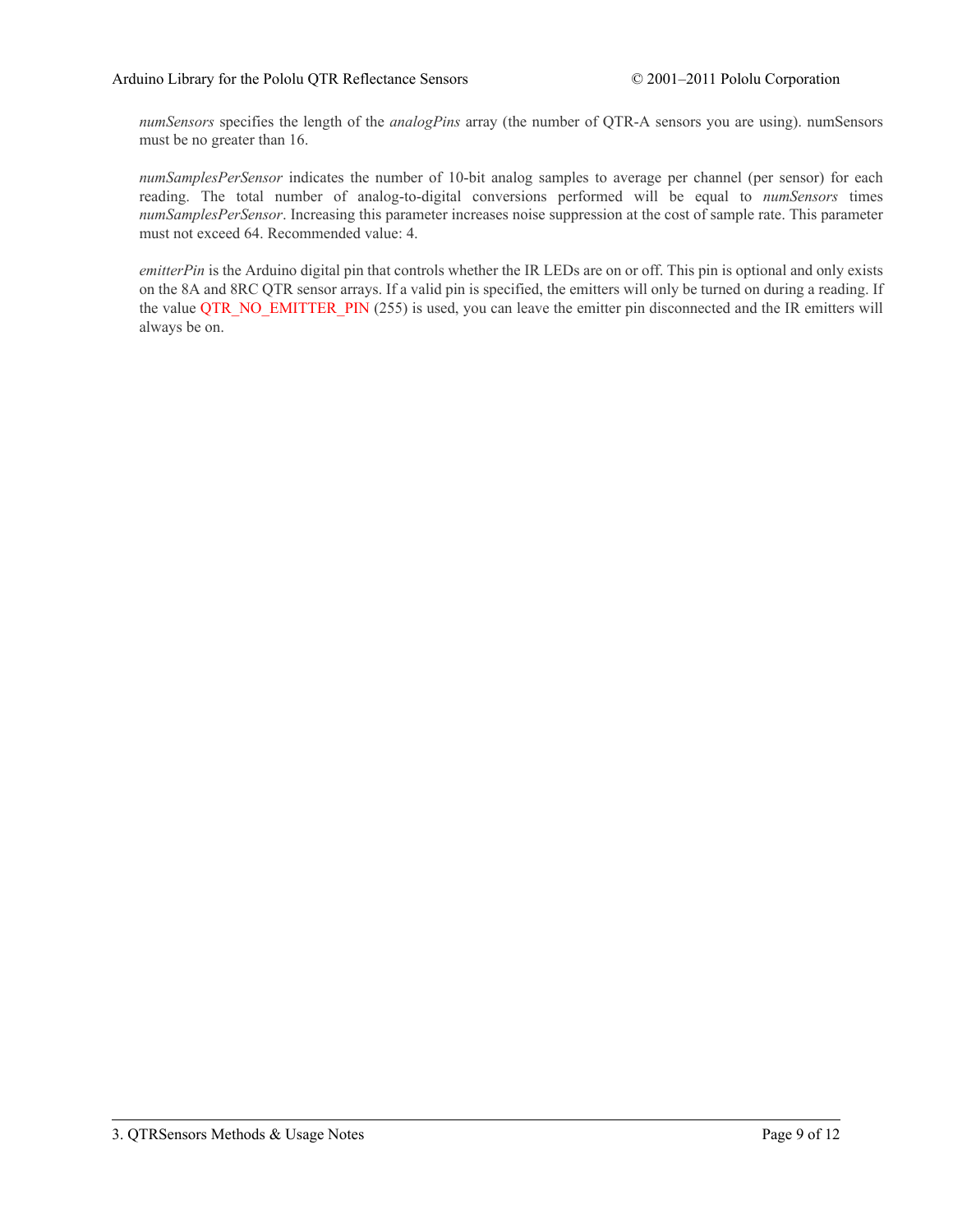# **Usage Notes**

# **Calibration**

This library allows you to use the **calibrate()** method to easily calibrate your sensors for the particular conditions it will encounter. Calibrating your sensors can lead to substantially more reliable sensor readings, which in turn can help simplify your code since. As such, we recommend you build a calibration phase into your application's initialization routine. This can be as simple as a fixed duration over which you repeated call the **calibrate()** method. During this calibration phase, you will need to expose each of your reflectance sensors to the lightest and darkest readings they will encounter. For example, if you have made a line follower, you will want to slide it across the line during the calibration phase so the each sensor can get a reading of how dark the line is and how light the ground is. A sample calibration routine would be:

```
#include <QTRSensors.h>
```

```
// create an object for your type of sensor (RC or Analog)
// in this example we have three sensors on analog inputs 0 - 2, a.k.a. digital pins 14 - 16
QTRSensorsRC qtr((char[]) {14, 15, 16}, 3);
// QTRSensorsA qtr((char[]) {0, 1, 2}, 3);
void setup()
{
 // optional: wait for some input from the user, such as a button press
 // then start calibration phase and move the sensors over both
  // reflectance extremes they will encounter in your application:
 int i;
 for (i = 0; i < 250; i++) // make the calibration take about 5 seconds
  \mathbf{f}qtr.calibrate();
   delay(20);
  }
  // optional: signal that the calibration phase is now over and wait for further
  // input from the user, such as a button press
}
```
# **Reading the Sensors**

This library gives you a number of different ways to read the sensors.

1. You can request raw sensor values using the **read()** method, which takes an optional argument that lets you perform the read with the IR emitters turned off (note that turning the emitters off is only supported by the QTR-8x reflectance sensor arrays).

2. You can request calibrated sensor values using the **readCalibrated()** method, which also takes an optional argument that lets you perform the read with the IR emitters turned off. Calibrated sensor values will always range from 0 to 1000, with 0 being as or more reflective (i.e. whiter) than the most reflective surface encountered during calibration, and 1000 being as or less reflective (i.e. blacker) than the least reflective surface encountered during calibration.

3. For line-detection applications, you can request the line location using the **readLine()** method, which takes as optional parameters a boolean that indicates whether the line is white on a black background or black on a white background, and a boolean that indicates whether the IR emitters should be on or off during the measurement. **readLine()** provides calibrated values for each sensor and returns an integer that tells you where it thinks the line is. If you are using *N* sensors, a returned value of 0 means it thinks the line is on or to the outside of sensor 0, and a returned value of 1000 \* (*N*-1) means it thinks the line is on or to the outside of sensor *N*-1. As you slide your sensors across the line, the line position will change monotonically from 0 to 1000 \* (*N*-1), or vice versa. This line-position value can be used for closed-loop PID control.

A sample routine to obtain the sensor values and perform rudimentary line following would be: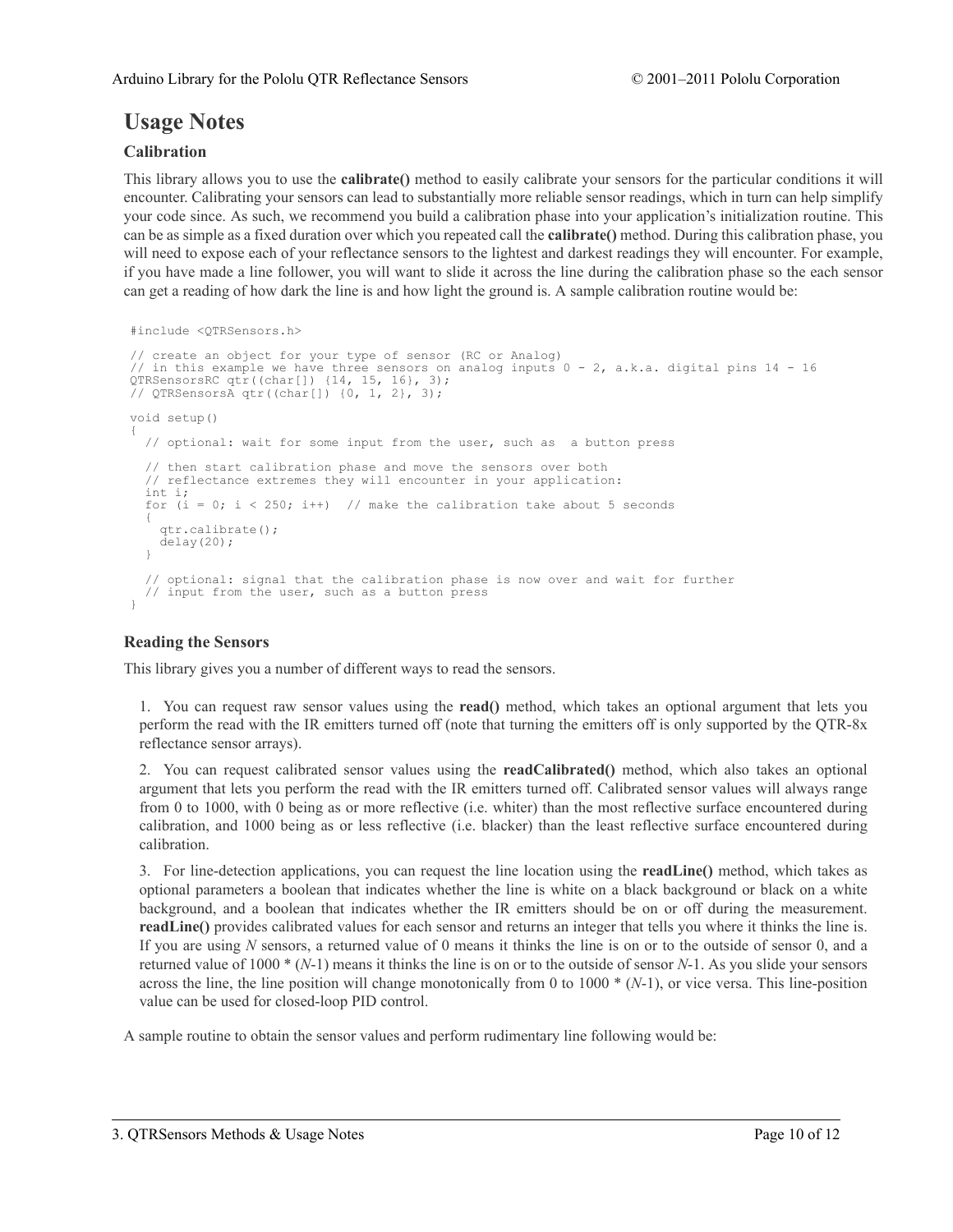#### Arduino Library for the Pololu QTR Reflectance Sensors © 2001–2011 Pololu Corporation

```
void loop()
{
 unsigned int sensors[3];
  // get calibrated sensor values returned in the sensors array, along with the line position
  // position will range from 0 to 2000, with 1000 corresponding to the line over the middle sensor
 int position = qtr.readLine(sensors);
  // if all three sensors see very low reflectance, take some appropriate action for this situation
 if (sensors[0] > 750 && sensors[1] > 750 && sensors[2] > 750)
  {
   // do something. Maybe this means we're at the edge of a course or about to fall off a table,
   // in which case, we might want to stop moving, back up, and turn around.
   return;
  }
  // compute our "error" from the line position. We will make it so that the error is zero when
  // the middle sensor is over the line, because this is our goal. Error will range from
  // -1000 to +1000. If we have sensor 0 on the left and sensor 2 on the right, a reading of -1000
  // means that we see the line on the left and a reading of +1000 means we see the line on
  // the right.
 int error = position - 1000;
 int leftMotorSpeed = 100;
  int rightMotorSpeed = 100;
  if (error < -500) // the line is on the left
    leftMotorSpeed = 0; // turn left
  if (error > 500) // the line is on the right
   rightMotorSpeed = 0; // turn right
 // set motor speeds using the two motor speed variables above
}
```
## **PID Control**

The integer value returned by **readLine()** can be easily converted into a measure of your position error for line-following applications, as was demonstrated in the previous code sample. The function used to generate this position/error value is designed to be monotonic, which means the value will almost always change in the same direction as you sweep your sensors across the line. This makes it a great quantity to use for PID control.

Explaining the nature of PID control is beyond the scope of this document, but wikipedia has a very good **[article](http://en.wikipedia.org/wiki/PID_controller) [\[http://en.wikipedia.org/wiki/PID\\_controller\]](http://en.wikipedia.org/wiki/PID_controller)** on the subject.

The following code gives a very simple example of PD control (I find the integral PID term is usually not necessary when it comes to line following). The specific nature of the constants will be determined by your particular application, but you should note that the derivative constant *Kd* is usually much bigger than the proportional constant *Kp*. This is because the derivative of the error is a much smaller quantity than the error itself, so in order to produce a meaningful correction it needs to be multiplied by a much larger constant.

```
int lastError = 0;
void loop()
{
 unsigned int sensors[3];
  // get calibrated sensor values returned in the sensors array, along with the line position
  // position will range from 0 to 2000, with 1000 corresponding to the line over the middle sensor
 int position = qtr.readLine(sensors);
    compute our "error" from the line position. We will make it so that the error is zero when
  // the middle sensor is over the line, because this is our goal. Error will range from
  // -1000 to +1000. If we have sensor 0 on the left and sensor 2 on the right, a reading of -1000
  // means that we see the line on the left and a reading of +1000 means we see the line on
  // the right.
  int error = position - 1000;
  // set the motor speed based on proportional and derivative PID terms
  // KP is the a floating-point proportional constant (maybe start with a value around 0.1)
  // KD is the floating-point derivative constant (maybe start with a value around 5)
  // note that when doing PID, it's very important you get your signs right, or else the
  // control loop will be unstable
```